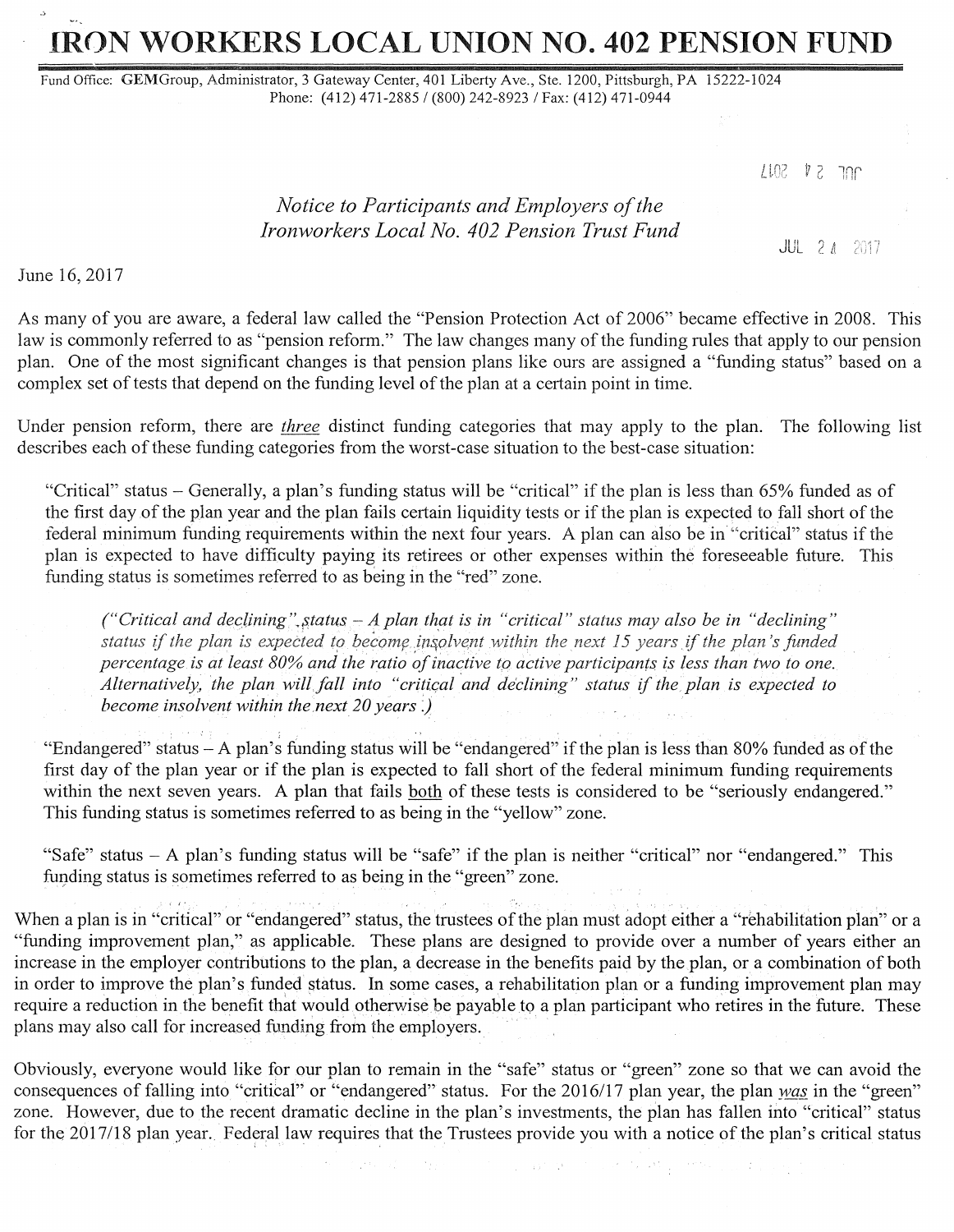and an explanation of the potential effect of the plan's being in critical status. The information set forth in the bux below serves as the plan's critical status notice for the 2017/18 plan year.

| Name of the plan: | 医水平 医马克氏试验检胆汁 医大脑心脏 机复数人<br>Ironworkers Local No. 402 Pension Trust Fund                                                                                                                                                      |
|-------------------|-------------------------------------------------------------------------------------------------------------------------------------------------------------------------------------------------------------------------------|
|                   | Employer identification number (EIN). Service of the state of the state of the state of the state of the state of the state of the state of the state of the state of the state of the state of the state of the state of the |
|                   |                                                                                                                                                                                                                               |

This is to inform you that on June 16, 2017 the plan actuary certified to the U.S., Department of the Treasury, and also to the plan sponsor, that the plan is in critical status for the plan year beginning April 1, 2017. Federal law requires that you receive this notice.

okti Kollang al≯ (orollana

and a staff position in though unit in

## Critical Status

The plan is considered to be ip critical status because it has funding or liquidity problems, or both. More specifically, the plan's actuary determined that: (i) the funded percentage of the plan is less than 70%; (ii) the plan is expected to have an accumulated funding deficiency for the 2016/17 plan year; (iii) the sum of the plan's normal cost and interest on the unfunded benefits for the current plan year exceeds the present value of all expected contributions for the year; and (iv) the present value of vested benefits of inactive participants is greater than the present value of vested benefits of active participants.

#### Rehabilitation Plan and Possibility of Reduction in Benefits.

Federal law requires pension plans in critical status to adopt a rehabilitation plan aimed at restoring the financial health of the plan. The law permits pension plans to reduce, or even eliminate, benefits called "adjustable" benefits" as part of a rehabilitation plan. If the trustees of the plan determine that benefit reductions are necessary, you will receive a separate notice in the future identifying and explaining the effect of those reductions. Any reduction of adjustable benefits (other than a repeal of a recent benefit increase, as described below) will not reduce the level of a participant's basic benefit payable at normal retirement. In addition, the reductions may only apply to participants and beneficiaries whose benefit commencement date is on or after July 1, 2017. But you should know that whether or not the plan reduces adjustable benefits in the future, effective as of June 16, 2017, the plan is not permitted to pay lump sum benefits (or any other payment in excess of the monthly amount paid under a single life annuity) while it is in critical status.

#### Adjustable Benefits

The plan offers the following adjustable benefits which may be reduced or eliminated as part of any rehabilitation plan the pension plan may adopt:

- Post-retirement death benefits;
- Disability benefits (if not yet in pay status);
- Early retirement benefit or retirement-type subsidy; and
- Benefit payment options other than a qualified joint and survivor annuity (QJSA).

#### Employer Surcharge

The law requires that all contributing employers pay to the plan a surcharge to help correct the plan's financial situation. The amount of the surcharge is equal to a percentage of the amount an employer is otherwise required to contribute to the plan under the applicable collective bargaining agreement. With some exceptions, a 5%